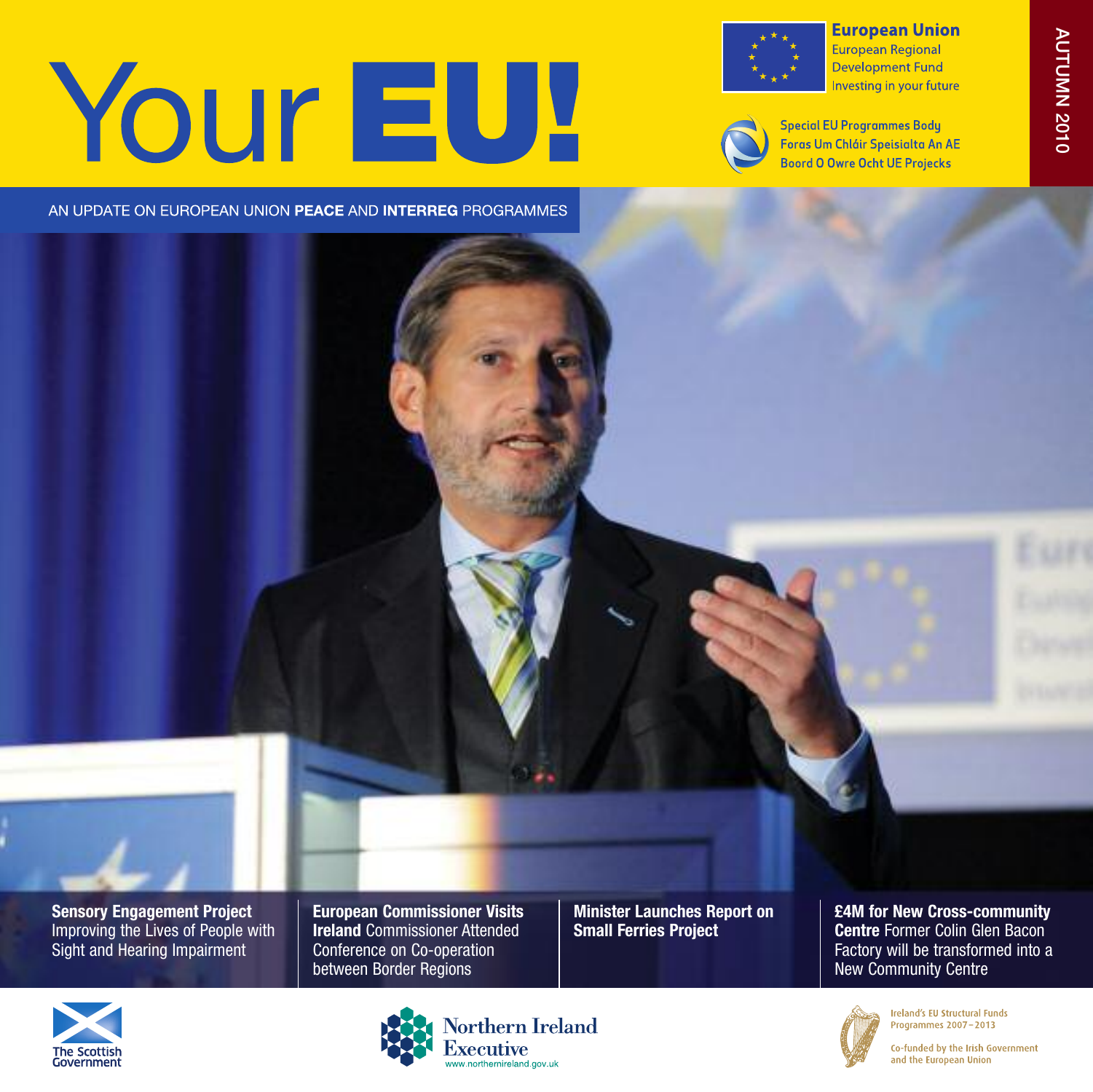# Welcome

| <b>Project News</b>                                                     |
|-------------------------------------------------------------------------|
| EU Supports New 'Sensory Engagement Programme'                          |
| Children and Young People Building Positive Relations                   |
| Shankill Women's Centre works Small Wonders with Support<br>from the EU |
| <b>Small Ferries Project Report Launched</b>                            |
| <b>Real life Interview</b>                                              |
| Real Life Interview - Sensory Engagement, Improving Lives               |
| <b>News &amp; Info</b>                                                  |
| Major EU Conference on Cross-border Co-operation                        |
| Managing Diversity in EU Regions and Cities - Open Days 2010            |
| An Opportunity to Learn about Europe                                    |
| New Call for Proposals to the PEACE III Programme (2007-2013)           |
| <b>Project News</b>                                                     |
| Sustainable Development of Marine Leisure and Water-Sports              |
| Transnational and Interregional Programmes Update                       |
| 'Dealing with the Past, Shaping the Future' Starts with the Family      |
| EU Provides £4million for new Cross-Community Centre                    |
| Central Border Region Planning for a More Prosperous Future             |
| <b>Cartoons Show Futility of Conflict</b>                               |
|                                                                         |

Page 20 Programme Summaries and SEUPB Contacts

The Special EU Programmes Body is a North/South Implementation Body sponsored by the Department of Finance and Personnel in Northern Ireland and the Department of Finance in Ireland. The Body was established on 2 December 1999, under the Agreement between the Government of the United Kingdom of Great Britain and Northern Ireland and the Government of Ireland (8 March 1999), which created the implementing bodies.

The Special EU Programmes Body's principal function is to provide the Managing Authority and Joint Technical Secretariat functions for the PEACE III and INTERREG IVA Territorial Co-operation Programmes (2007–2013). It also has a signposting and supporting role for projects wanting to engage with the INTERREG IVB Transnational and INTERREG IVC Inter-regional Programmes.

Your EU! ISSN:1750-6700 Published by the Special EU Programmes Body www.seupb.eu To submit ideas, material and photographs for the next issue, please e-mail communications@seupb.eu or emilia.ferreira@seupb.eu by 15 December 2010. For additional copies of Your EU! or to be added to the database to receive an electronic copy contact us by e-mail at communications@seupb.eu

Editorial and Production Management: John McCandless Copy Writing: John McCandless and Emília Ferreira

Photography: www.michaelcooper.com

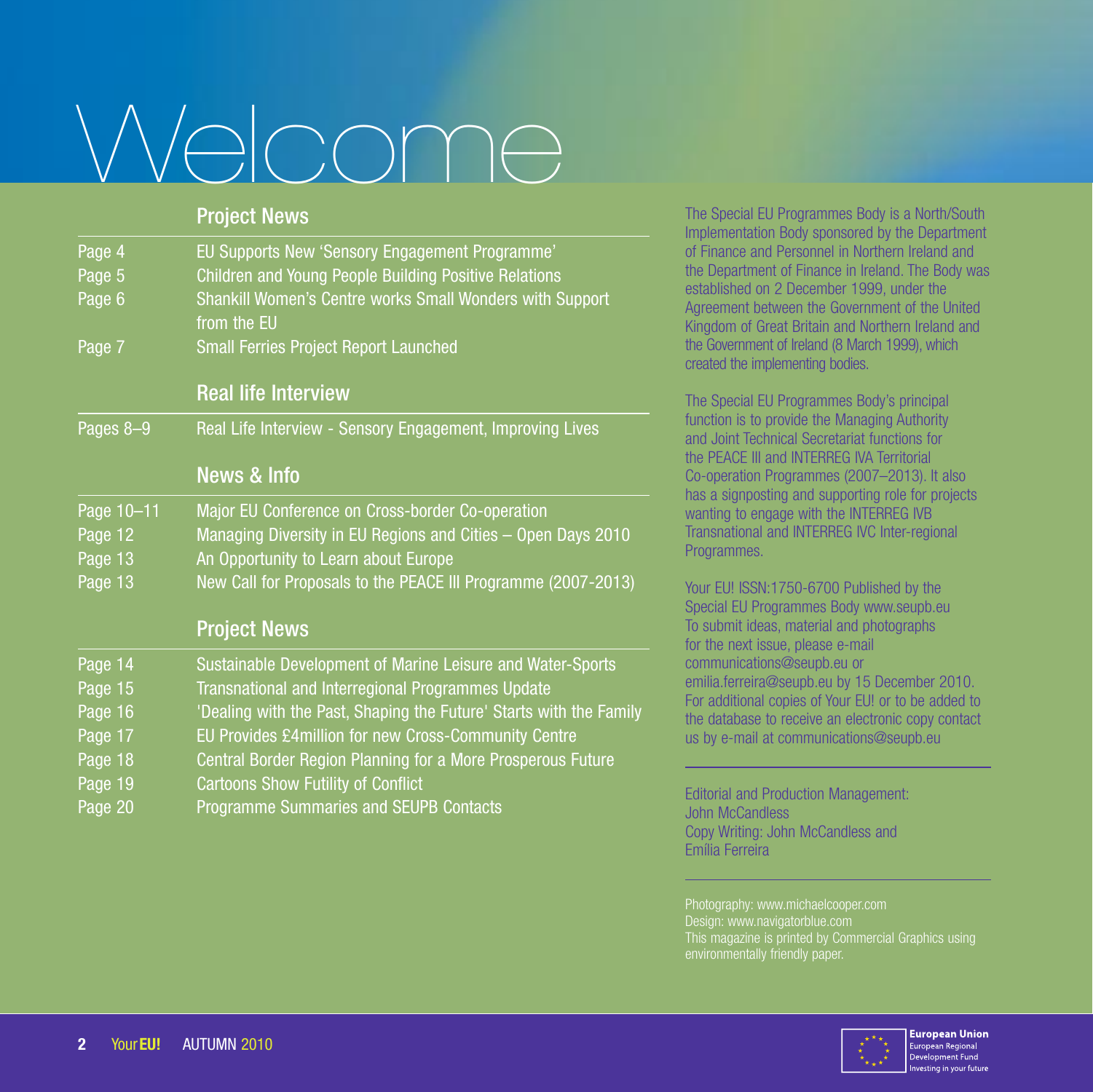

**Special EU Programmes Bodu** Foras Um Chláir Speisialta An AE **Boord O Owre Ocht UE Projecks** 

# oreword "

Welcome to the Autumn edition of Your EU! As we move towards the end of 2010 a number of new and innovative projects have been launched including the Sensory Engagement Programme, led by the Royal National Institute of the Blind, and the Glen Community Complex project, based in Belfast. Details on both of these initiatives can be found within this newsletter. 2010 a numl<br>Programme,<br>Bed in Belfast<br>Sesful workships and a sessful<br>Prime and a sessful workships and a set of a set of a set of a set of a set of a set of a set of a set of a set of a set of a set of a set of a set of a

The SEUPB has been very busy of late. We recently organised a highly successful workshop on managing diversity at this year's Open Days event in Brussels and co-ordinated a major two day conference, in partnership with East Border Region, for the Association of European Border Regions (AEBR) in Dundalk. This event took place at the end of October at the Fairways Hotel and attracted over 200 delegates.



The European Commissioner for Regional Policy Johannes Hahn gave a key-note speech at the event and was joined by Karl-Heinz Lambertz, President of the AEBR and Minister-President of the German speaking Community of Belgium. Both speakers recognised the success of the INTERREG Programme and the many cross-border projects it has supported over the years.

A number of Steering Committees for both the PEACE III and INTERREG IVA Programmes have been held recently and I would like to take this opportunity to thank all of the members of these committees who continue to give of their valuable time and experience.

During October we also held the second of our bi-annual Monitoring Committees. These are an essential part of the delivery of PEACE III and INTERREG IVA and are designed to ensure that the programmes are as transparent and accountable as possible. Again I would like to express my appreciation for the continued support shown by the members of these committees.

Both the Transnational (INTERREG IVB) and Inter-regional (INTERREG IVC) Programmes are continuing to attract a number of high calibre projects. A lot of work has been carried out in this area in establishing mutually beneficial partnerships that will further the programmes' objectives.

As we move towards the winter months I anticipate that more and more applications will be processed and a number of new and successful projects will come on-line. I look forward to sharing their successes with you.

If you have any feedback about this edition of Your EU newsletter or would like additional information about any other part of our work please do not hesitate to contact us.

**Pat Colgan** Chief Executive Special EU Programmes Body

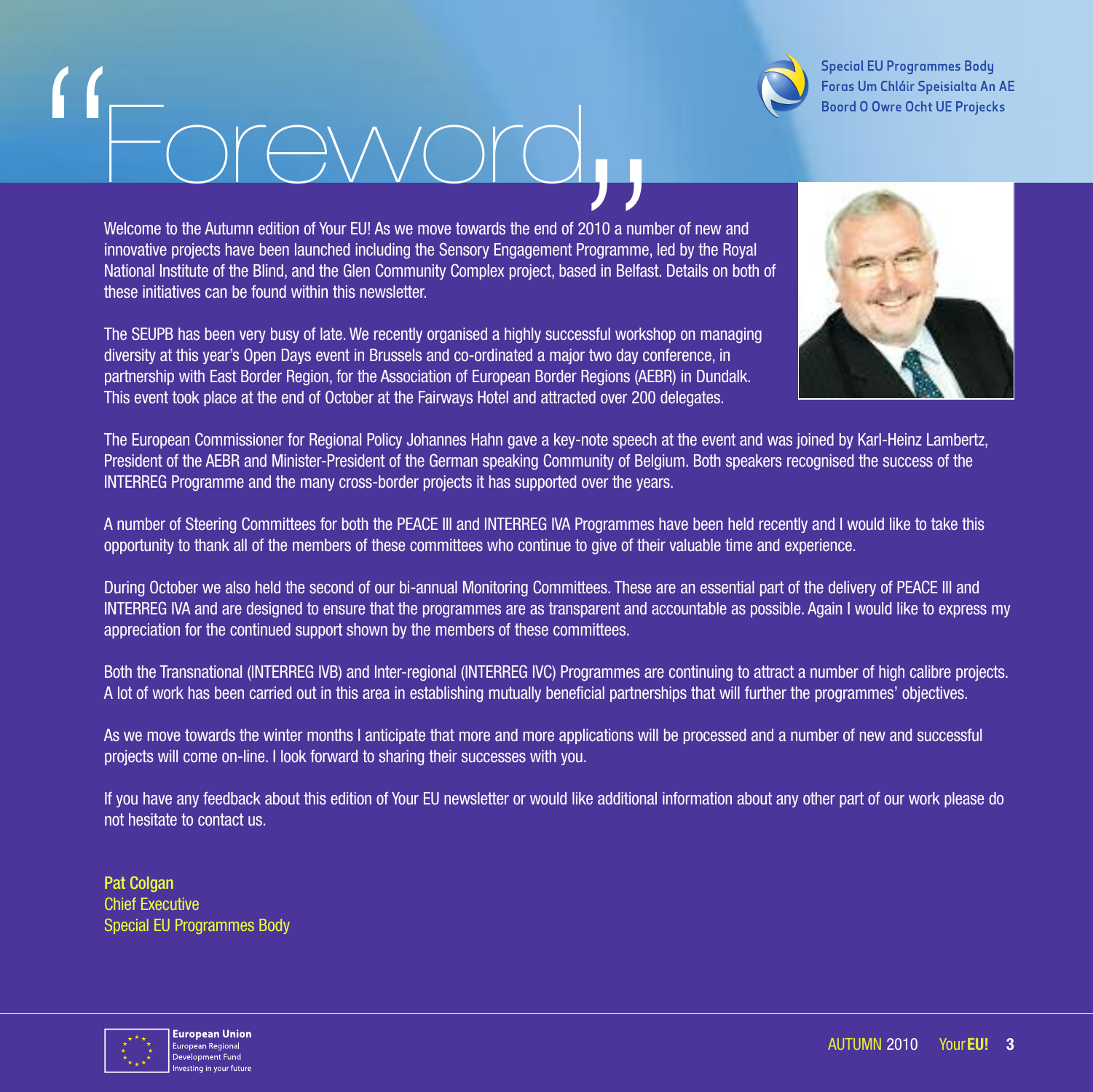# EU Supports New 'Sensory Engagement portamme'

**An innovative new cross-border project, which has been designed to improve the lives of hundreds of people with hearing and sight difficulties, has just received £1.86 million worth of support through the EU's INTERREG IVA Programme.**

Called the 'Sensory Engagement Programme' it brings together four of the largest organisations providing support services for deaf and blind people across Northern Ireland and Ireland.

The project is being spearheaded by the Royal National Institute of Blind People Northern Ireland (RNIB NI) in partnership with the Royal National Institute of Deaf People (RNID), the National Council for the Blind of Ireland (NCBI) and 'DeafHear', a registered charity looking after the needs of deaf people and their families.

Over the next three years the project will deliver a specially designed 'active citizenship' programme that will help hundreds of deaf, hard of hearing, blind and partially sighted people on a cross-border basis. As part of this programme it will provide basic IT training and a confidence building course to over 300 people with sight and hearing difficulties.



Pictured (I-r) at the launch of the Sensory Engagement Programme. which has received £1.86m assistance under the EU's INTERREG IVA Programme, are Alice Lewis (Project co-ordinator with RNIB), Brenda Hegarty (SEUPB) and Barry MaCaulay (RNIB) at the Derry office of the RNIB.

The programme will also develop 'models of excellence' in service delivery within further education colleges, libraries and a number of participating banks across Northern Ireland and the Border Region of Ireland. Over 600 customer facing staff working within these sectors will receive sensory awareness training to improve front line services for people with sight and hearing impairment.

"The creation of these 'models of excellence' will encourage banks, libraries and further education institutions to become more responsive to the needs of customers with sight and hearing difficulties. Ultimately this will improve access to essential services for people with sensory impairments to ensure that their unique needs are met," said Alice Lewis, Project Manager of the Sensory Engagement Programme, based in RNIB NI.

"The funding we have received from the EU's INTERREG IVA Programme has enabled us to take this much needed project forward. It represents a truly collaborative approach and will have a significant and long-term impact on the lives of people on both sides of the border," continued Alice Lewis.

For further information contact Alice Lewis at alice.lewis@rnib.org.uk.

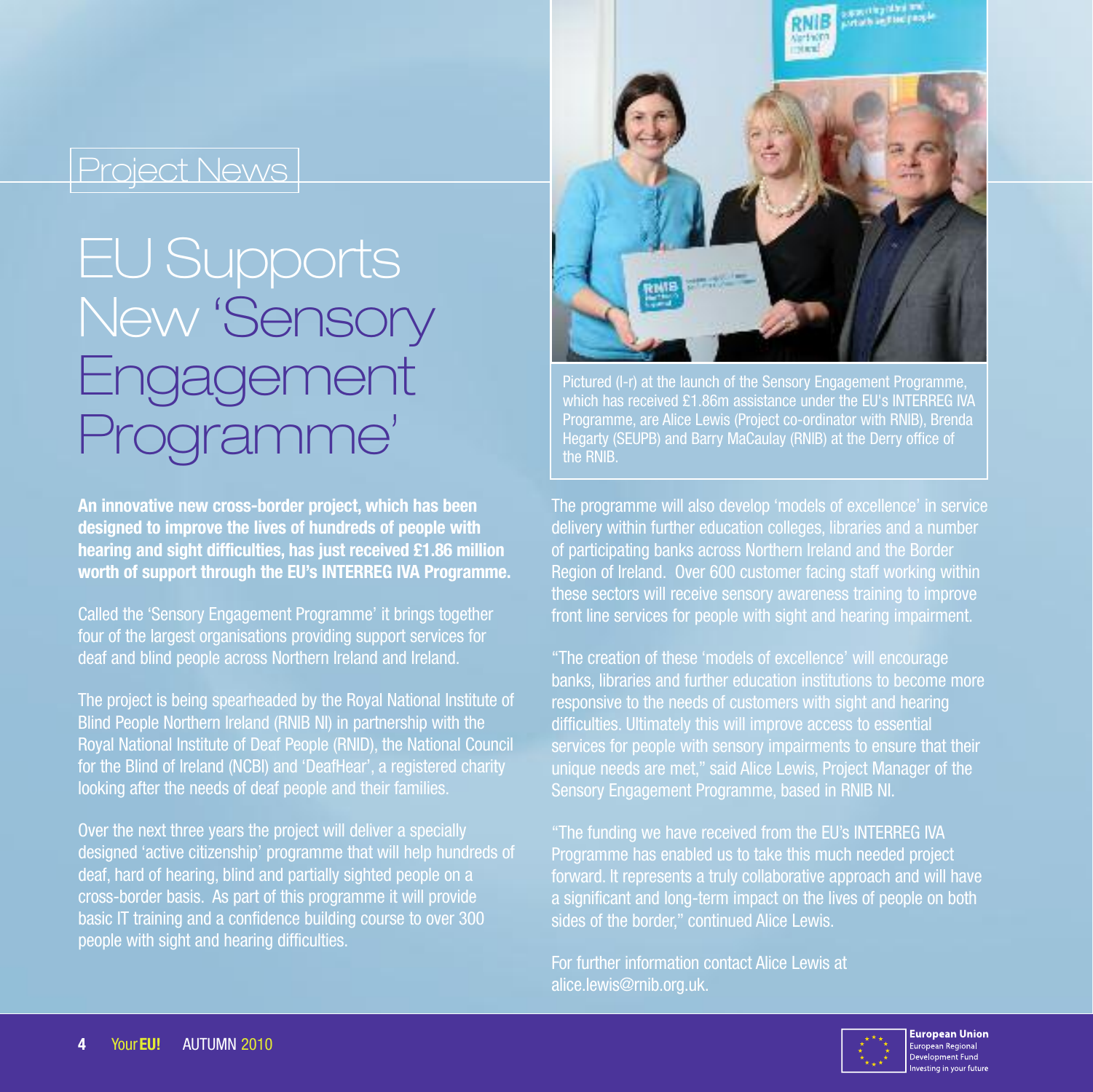## Project News Children and Young People Building sitive Relations



Participants in the project at one of the Two Valleys project workshops, which focused on conflict resolution, good relations and diversity and peer leadership.

**The Youth Education Social Inclusion Partnership (YESIP) has secured funding of just over £3.1 million under the PEACE III Programme to develop and deliver the 'Children and Young People Building Positive Relations at the Local Level' initiative.**

The project involves over 10 partners from both the voluntary and statutory sectors across the eligible area and covers several different initiatives. Its goal is to contribute to a society free from sectarianism and racism, where the youth education sector can manage its own reconciliation process in building a future free from sectarian conflict.

In order to achieve this, the project partners work with several community-based groups from areas of social exclusion, both north and south of the border. Groups are encouraged to participate in a suite of innovative good relations training and development programmes. Through these training programmes the partnership aims to create capacity for young people to become peace-builders and active citizens within their own communities.

One of the many initiatives through which YESIP is delivering this programme is the Two Valleys project, managed by the Western Education & Library Board and delivered by Donegal Youth Service.

The Two Valleys project works across the Finn & Derg Valley areas in the northwest of Ireland and Northern Ireland to deliver several workshops to young people. These workshops cover topics such as conflict resolution, good relations, diversity and peer leadership. During the workshops, the participants explore the issues of equality, diversity and inclusion using photography, film and other media of artistic expression such as music or drama. As part of the programme, 60 participants will also be able to participate in a PEACE summer camp.

YESIP also held a successful event on Interculturalism in June. Project participants were given an insight into the area of Interculturalism in the context of the YESIP project, drawing out the similarities and differences between Interculturalism and peace-building, and raising key questions about the issues, challenges and fears that the project participants' experienced.

One of the highlights was the presentation from Forum Theatre which gave those present the opportunity to explore the use of the forum theatre technique to resolve conflict. Facilitators from National Youth Council Ireland demonstrated how the technique could facilitate different conversations and help young people to see the view points of others.

For further information on YESIP contact: Mr. Kieran Shields, YESIP manager, SELB, 3 Charlemont Place, The Mall, Armagh, BT61 9AX.

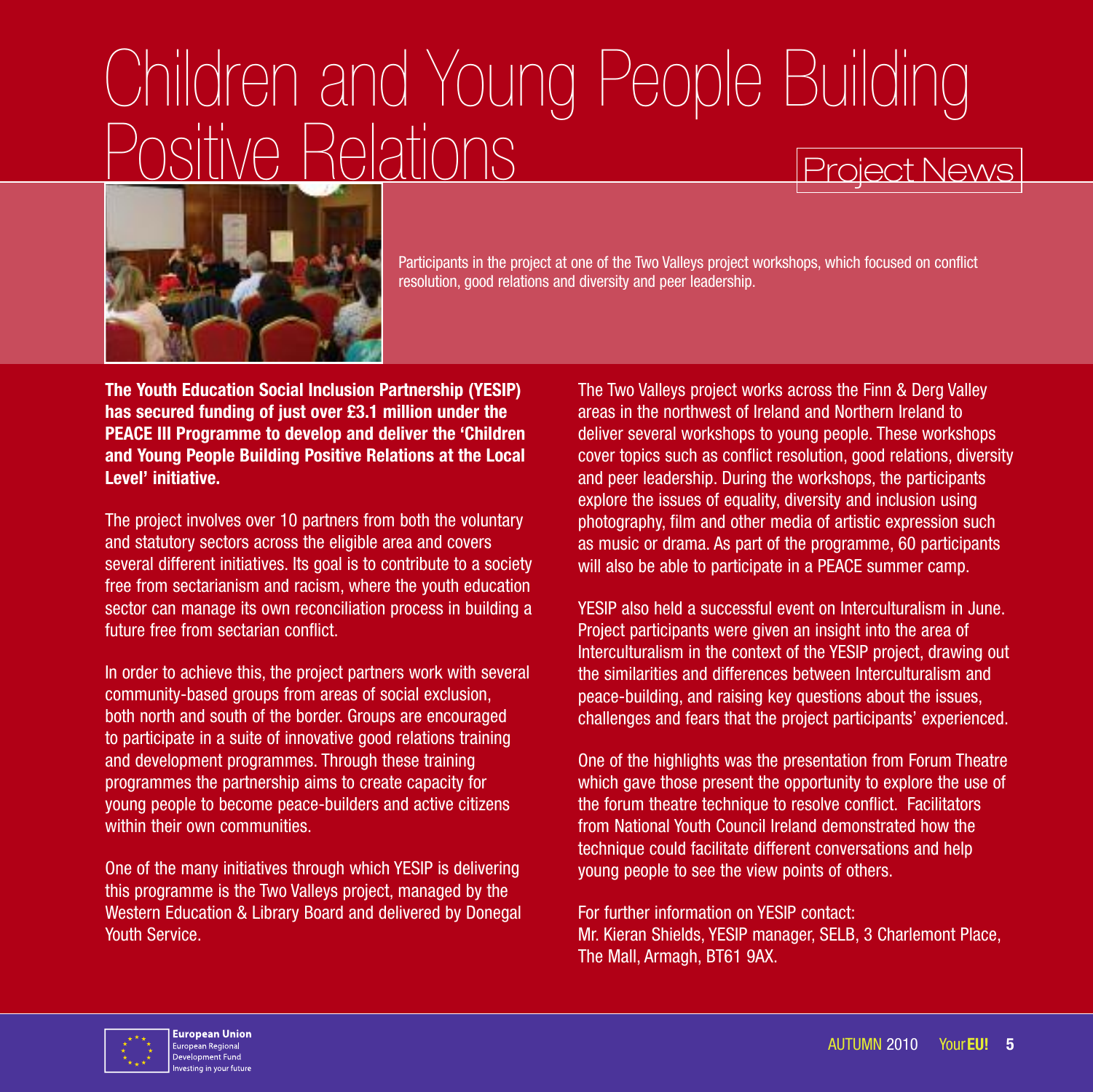# Shankill Women's Centre works small wonders with SUDDOIT from the EU Minister Wilson is joined by Betty Carlisle MBE,



Centre Manager at the Shankill Women's Centre and Howard Kerry, SEUPB.

**A new project which will encourage greater community integration, provide educational opportunities for women and create modern childcare facilities has received just over £700,000 of funding from the EU's PEACE III Programme.**

Based within the Lower Shankill and Lower Falls area, the 'Small Wonders II' project will transform St. Luke's Church Hall on Northumberland Street, West Belfast, into a high quality childcare and education facility, for use on a cross-community basis.

Speaking at the launch of the project Northern Ireland Finance Minister Sammy Wilson, MP said: "The EU PEACE III Programme aims to contribute towards a shared society. By providing a neutral base for childcare and educational services, it is hoped that this project will encourage and support residents of the Shankill and Falls areas to build cross-community relations."

The project has been developed by the Shankill Women's Centre, a community focused organisation set up in 1978 to provide educational courses and childcare services for local women.

Upon completion the new facility will employ up to 12 full-time childcare workers, as well as a cross-community outreach worker to encourage residents living within the Greater Shankill and Falls areas to participate in peace and reconciliation programmes.

Commenting on the project Betty Carlisle MBE, Manager of the Shankill Women's Centre, said: "We would consider this project to be iconic in nature as it is the first shared space initiative located next to the peace line on Northumberland Street. It will help to regenerate a previously derelict area as well as create new employment opportunities for local residents, on both sides of the community. The project will feature a peace-themed outdoor play area and will help reduce sectarianism and racism through the delivery of cultural diversity as well as peace and reconciliation training programmes," she continued.

The facility will offer a wide-range of educational training to give women access to the skills, qualifications and self-confidence needed to gain long-term employment.

Designed as a social economy business it is also expected that the 'Small Wonders II' project will become sustainable within two to three years of operation.

For additional information contact the Shankill Women's Centre at info@shankillwomenscentre.org.uk.

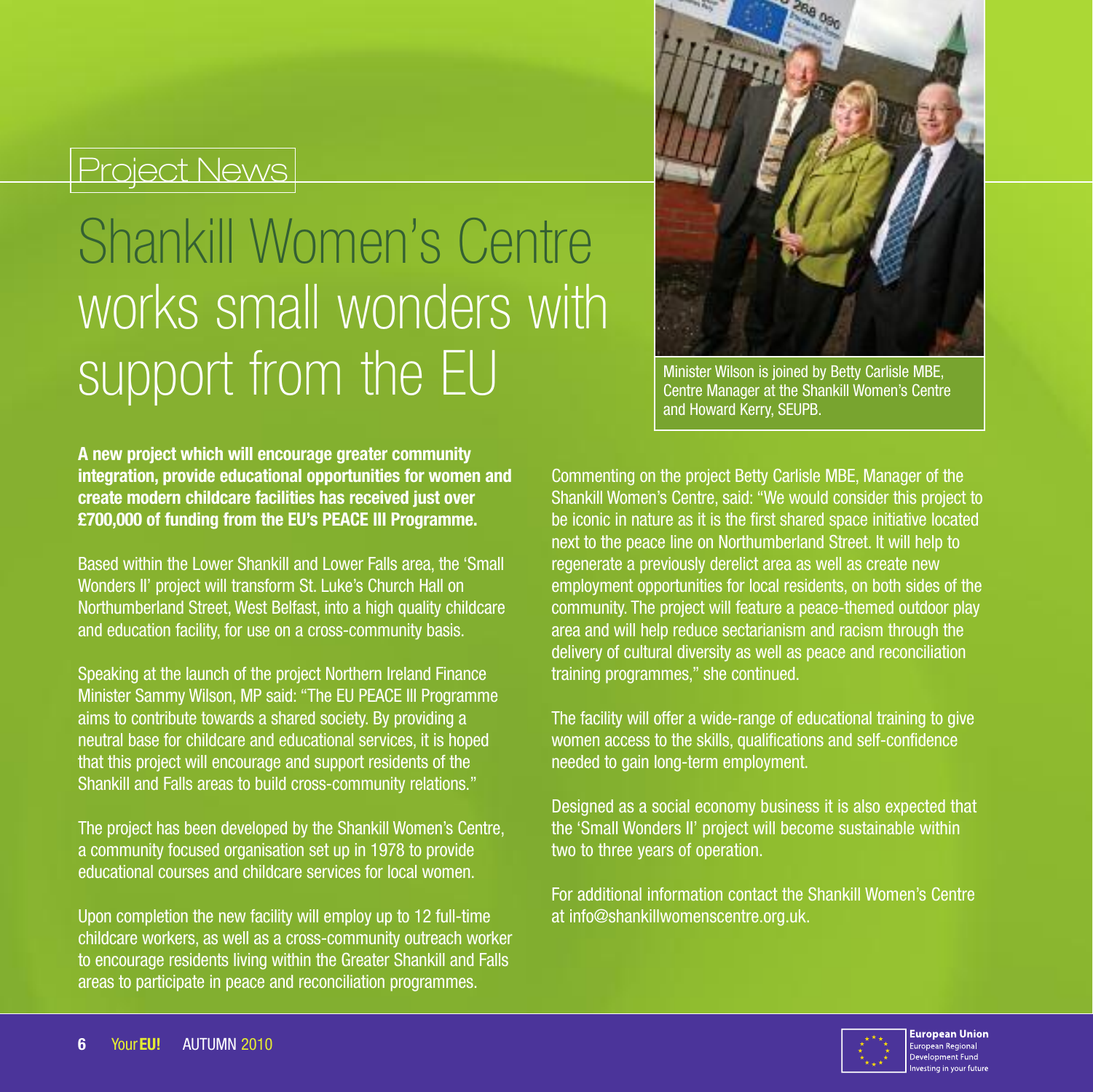# Small Ferries Project

### Project News



Guy Platten, Chief Executive of Caledonian Maritime Assets Limited, with Minister for Regional Development Conor Murphy, at the launch of the Small Ferries Project Report.

**Northern Ireland Transport Minister Conor Murphy recently launched the Small Ferries feasibility report at the Belfast Harbour Commissioner's office.**

The report, which has received support under the EU's INTERREG IVA Programme examines options for a common design and procurement strategy for small ferries.

Speaking at the event Minister Murphy said: "I welcome this report today from the Small Ferries Project Steering Group and I wish to congratulate them on the collaborative cross-border approach they have taken to this study."

"The Small Ferries Project has demonstrated that there are opportunities for public bodies across these islands to join together to address issues that are common to them all. I look forward to reading the report in detail and considering its recommendations," he continued.

The Small Ferries Project involved the Department for Regional Development partnering with the Department of Equality, Community and Gaeltacht Affairs, in Ireland, and Caledonian Maritime Assets Limited, in Scotland to investigate ways to design, build and procure a replacement fleet of small ferries, to deliver lifeline ferry services for remote communities off the Irish and Scottish coastlines including the Rathlin to Ballycastle route.

The objectives of the project were to estimate the demand for ferry services to different islands and isolated rural communities within the eligible area and to develop innovative methods of finance and procurement for the next generation of ferries servicing these remote destinations.

The report outlines a proposal for the development of a common vessel design and a cross-border collaborative approach to procuring replacement ferries, to deliver new vessels and associated improvements in harbour infrastructure.

This approach would ensure cost savings in vessel procurement, bring shared expertise to the research of new technologies and help to ensure flexibility in operation and maintenance of the fleet.

Eight routes were examined by the project, however it is anticipated that the outcomes will have wider reach and benefit for other routes across the three regions.

A copy of the Small Ferries report can be found at www.cmassets.co.uk

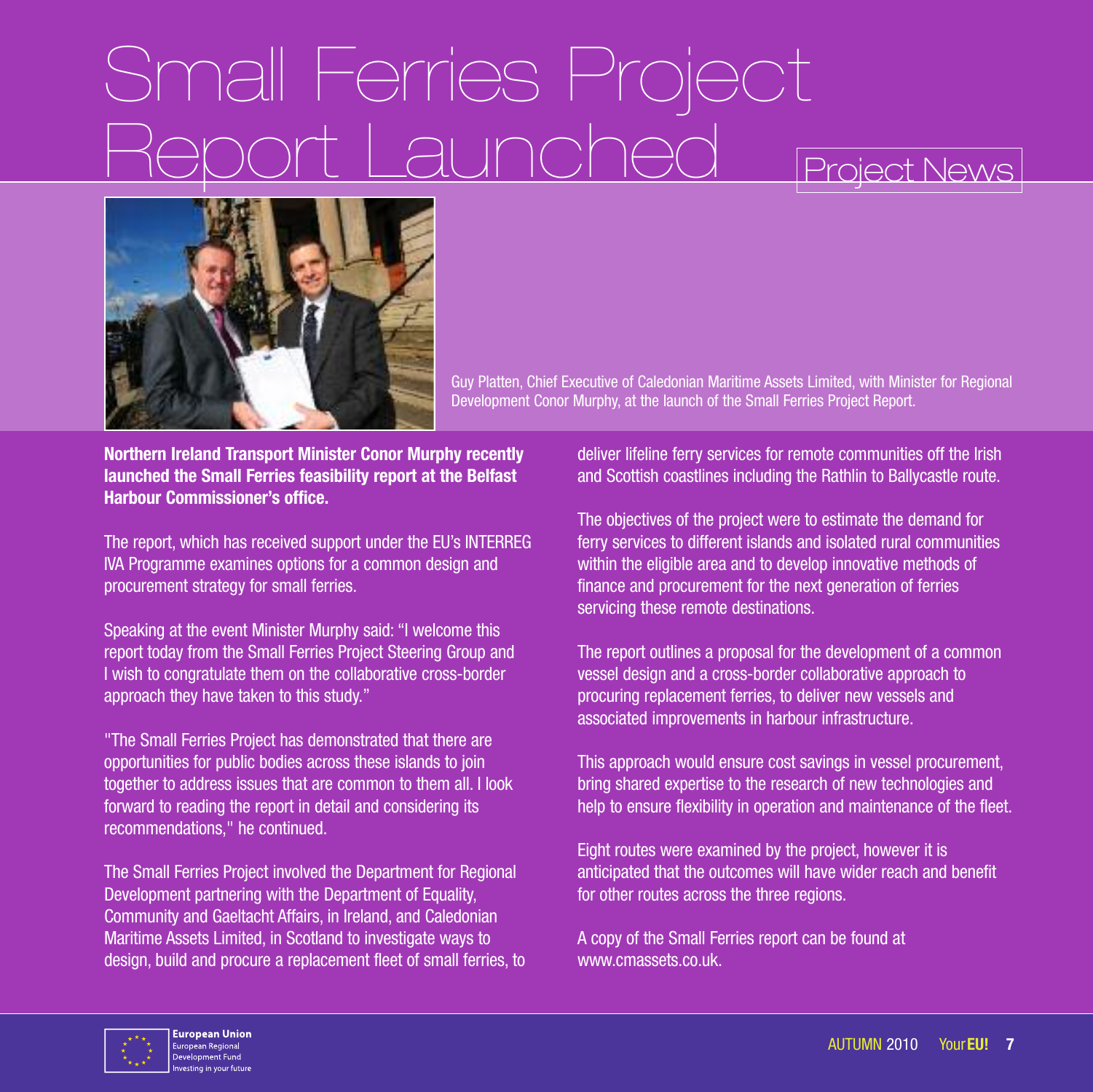## Real Life Interviews

Laura McCauley, the singer-songwriter is one of the participants in the Sensory Engagement Project.

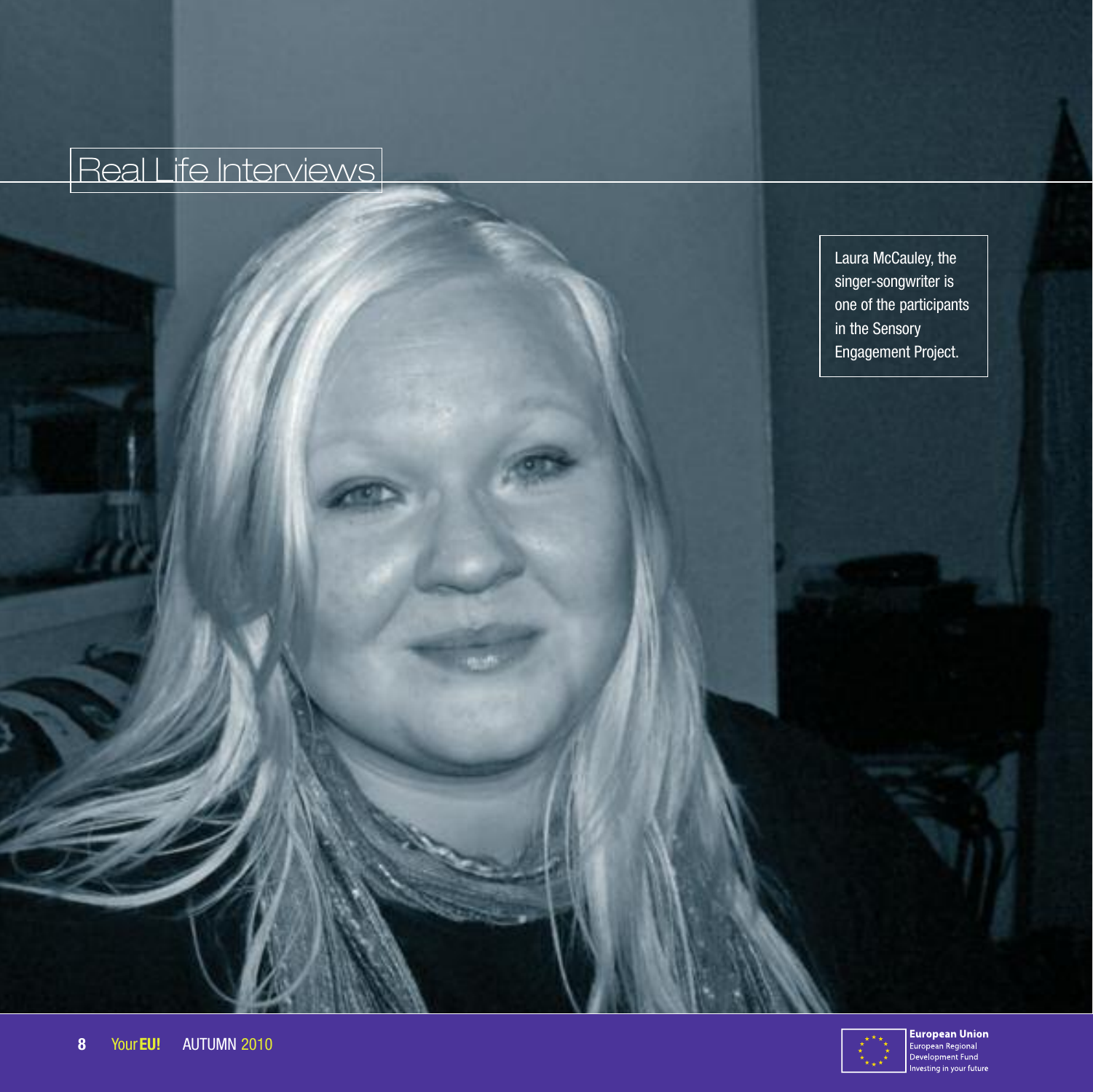# Improving Lives, real Life Interviews

**Being able to withdraw money from a cash machine or inquire about a library book are simple tasks many of us take for granted. But for Laura McCauley those tasks are not that simple. The 26-year-old from Derry is blind. She has not lost her sight completely but she has been registered as blind since birth.**

which is characterised by the absence of pigment in the skin. Or in more common terms, she is albino. Another aspect of the condition is very poor vision. For Laura this has resulted in extreme short sightedness. She explained that while she has learned to cope in the sighted world, there are still some everyday things that remain troublesome.

"Going to the cash machine is something that can be hard," Laura quite large print but it also depends on where they are and if the sun is shining on them."

"A lot of the time, though, you end up having your face pressed up against them because you can't see them. It can be very difficult and sometimes I have to ask someone at the bank to take money out for me."

Laura hopes the new Sensory Engagement Programme will help to address problems like this as well as improve front line services for people with sight and hearing impairment. The programme, which will operate on a cross-border basis, has received assistance under the EU's INTERREG IVA Programme.

The 26-year-old singer-songwriter, who is currently studying awareness of both conditions was needed in order to make life a little bit easier for deaf and blind people.

where people haven't been helpful."

"What I have found is there is a lack of understanding. If you say that you are registered blind some people don't understand that you can still see or what you can see. I then find people sometimes go over the top by doing stuff you can do yourself or vice versa."

"I think this is going to be a really positive programme. It's educating not only those who are registered blind but those who are sighted. I hope it will help people understand what it is like to be registered blind."

For information on The Sensory Engagement Project see page 4.

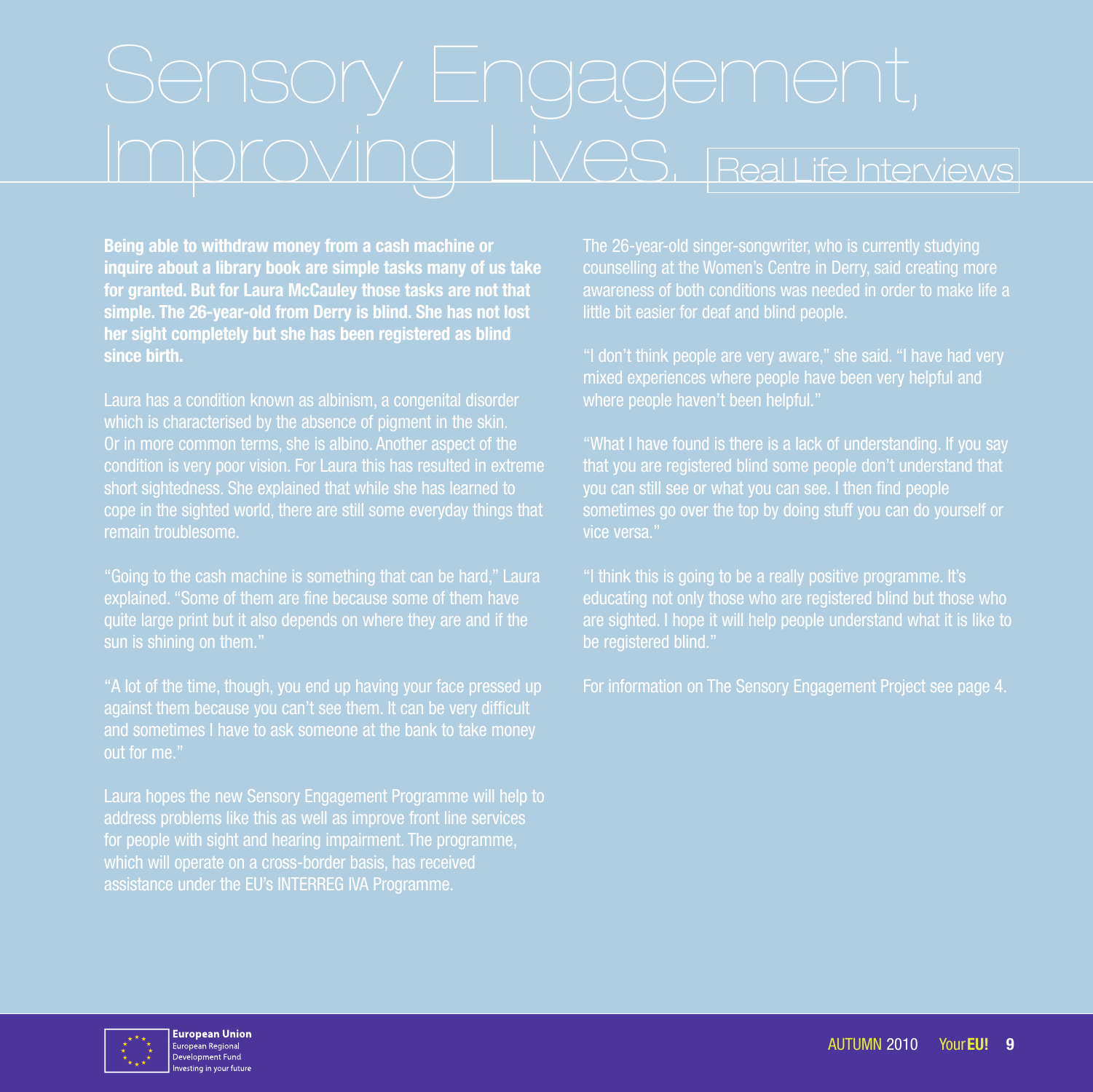# News & Info **Major EU Conference on Cross-border Co-operation**



**A major conference, held on behalf of the Association of European Border Regions (AEBR), took place at the Fairways Hotel in Dundalk on 21 and 22 October. Formed in 1971 the AEBR has emerged as the main forum for the exchange of best practice between border regions within the European Union.**

Attracting over 250 delegates from across Europe the two day conference was hosted by the cross-border development body East Border Region (EBR), with assistance from the EU's INTERREG IVA Programme. It was the first time, in over twenty years, that the event was hosted locally.

Welcoming delegates to the conference, Councillor John Farrelly, Chairman of the EBR, said: "As Chairman of East Border Region I am thrilled to be hosting the 2010 AEBR Conference. This is an excellent opportunity to showcase our region to our European neighbours. We will endeavour to ensure that our visitors receive a positive image of our region thus insuring increased investment through return visitor numbers".

Focusing on the common challenges that people living along a border area routinely face, such as access to public services, employment and education, the conference also highlighted how greater levels of EU regional co-operation can help to alleviate the worst effects of the recession.

Speaking at the event Karl-Heinz Lambertz, President of the AEBR said: "Border regions are particularly affected by the economic crisis. In these difficult times, overcoming disparities between regions through increased territorial cohesion is crucial. Cross-border co-operation contributes significantly to achieving this goal. This conference will highlight the need to further strengthen cohesion policy and especially cross-border co-operation from 2014 onwards".

During the event a series of seminars and workshops were also held on a wide-range of issues including cross-border approaches to health; the promotion of tourism within Northern Ireland and Ireland; as well as the potential to enhance cross-border business co-operation.

NI Finance Minister Sammy Wilson MP, MLA, addressed the delegates at a specially held reception in Newry Town Hall, following the first day of the conference, saying:

"The current economic climate and harsh financial realities we face are not unique to Northern Ireland, as all of the European regions have been affected, but this conference provides a platform to strengthen and build lasting partnerships. Co-operation between regions happens all over Europe and I

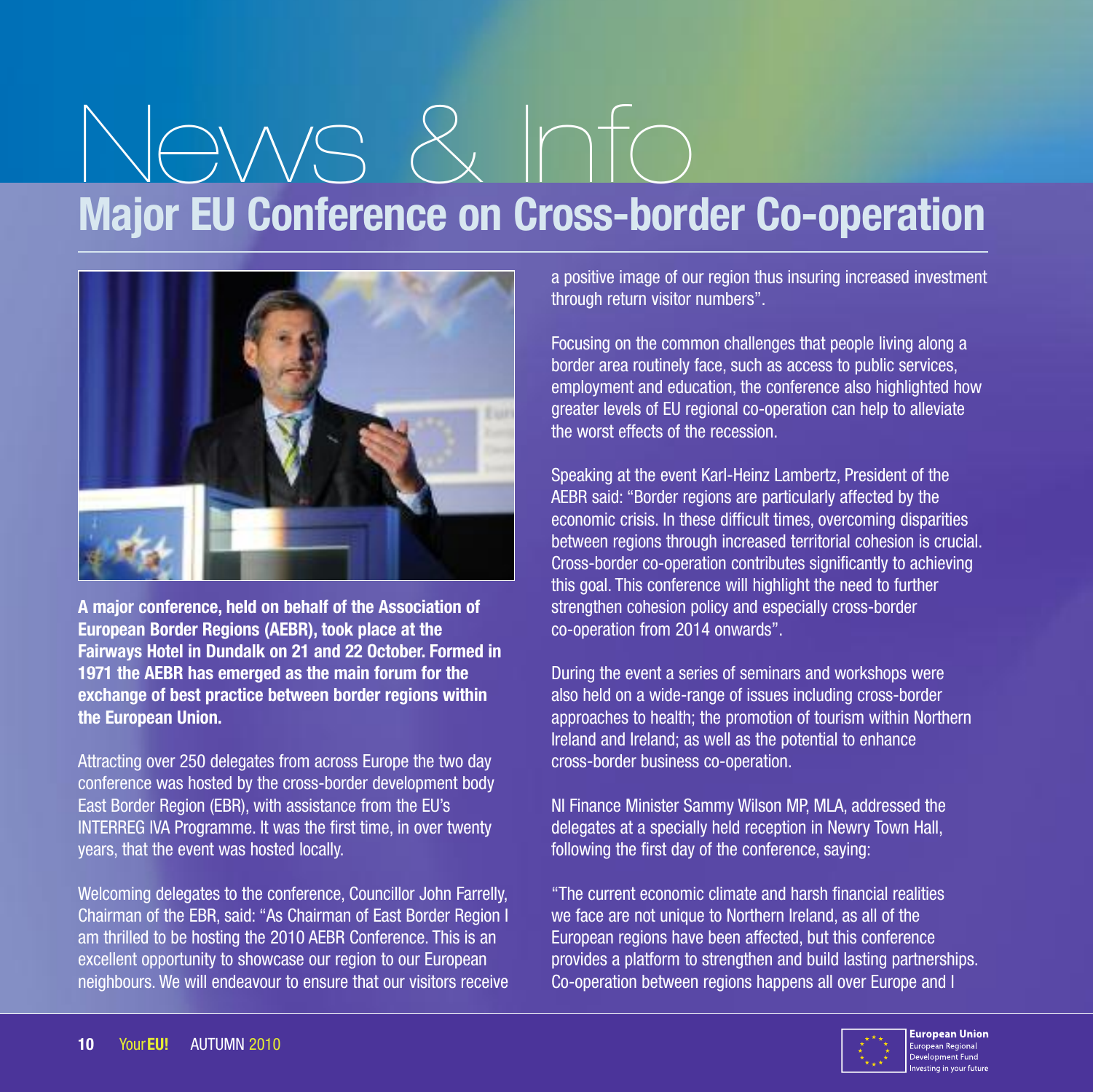would encourage delegates to look at ways in which the European regions might work together to address the economic problems that affect us all."

Commenting on the positive outcomes of such co-operation, Mr Wilson continued: "I have always believed it essential that European regions work together on a cross-border basis where it is practical and mutually beneficial to do so. It is all the more important in these challenging times."

As part of his first ever visit to Ireland, the EU Commissioner for Regional Policy Johannes Hahn delivered the key-note address on the second day of the conference. Responsible for a regional development budget of approximately €350 billion, or 36% of the total EU budget, the Commissioner holds a highly significant position within the Commission.

Of this figure  $\in$  92m is being made available to various cross-border projects, in Northern Ireland, the Border Region of Ireland and Scotland from 2007-2013, as part of the EU's INTERREG IVA Programme.

"In today's challenging economic conditions, the EU's regional policy must deliver tangible results and above all, the creation of jobs. In our ever more interconnected world, achieving growth in one region will lead to new employment in another."

"My job is to put European regional policy at the heart of our efforts for economic recovery and long term prosperity under our EU 2020 strategy. The aim is a better life for Europeans everywhere: from the most densely populated cities, to the deepest countryside and the remotest islands," said the Commissioner.

As part of his visit Commissioner Hahn was invited on a quick tour of the Dundalk Institute of Technology to see at first hand the impact that the INTERREG IVA Programme is making to a diverse range of technology based projects within the region.

He also met with beneficiaries of the PEACE III funded S.P.I.R.A.L. (Storytelling to Promote Intergenerational Reconciliation and Learning), project which uses storytelling to promote intergenerational peace and reconciliation amongst those severely affected by the conflict.

To mark the closure of the conference on 22 October a dinner was held in Darver Castle, County Louth and was attended by Mairead McGuinness MEP.



EU Commissioner for Regional Policy, Johannes Hahn, accompanied by Peter Mee and Damien Purcell from the multi-media MIDAS centre, a multimedia EU-funded project, during the visit to the Dundalk Institute of Technology.

On previous page, EU Commissioner for Regional Policy, Johannes Hahn, speaking at the AEBR annual conference in Dundalk.

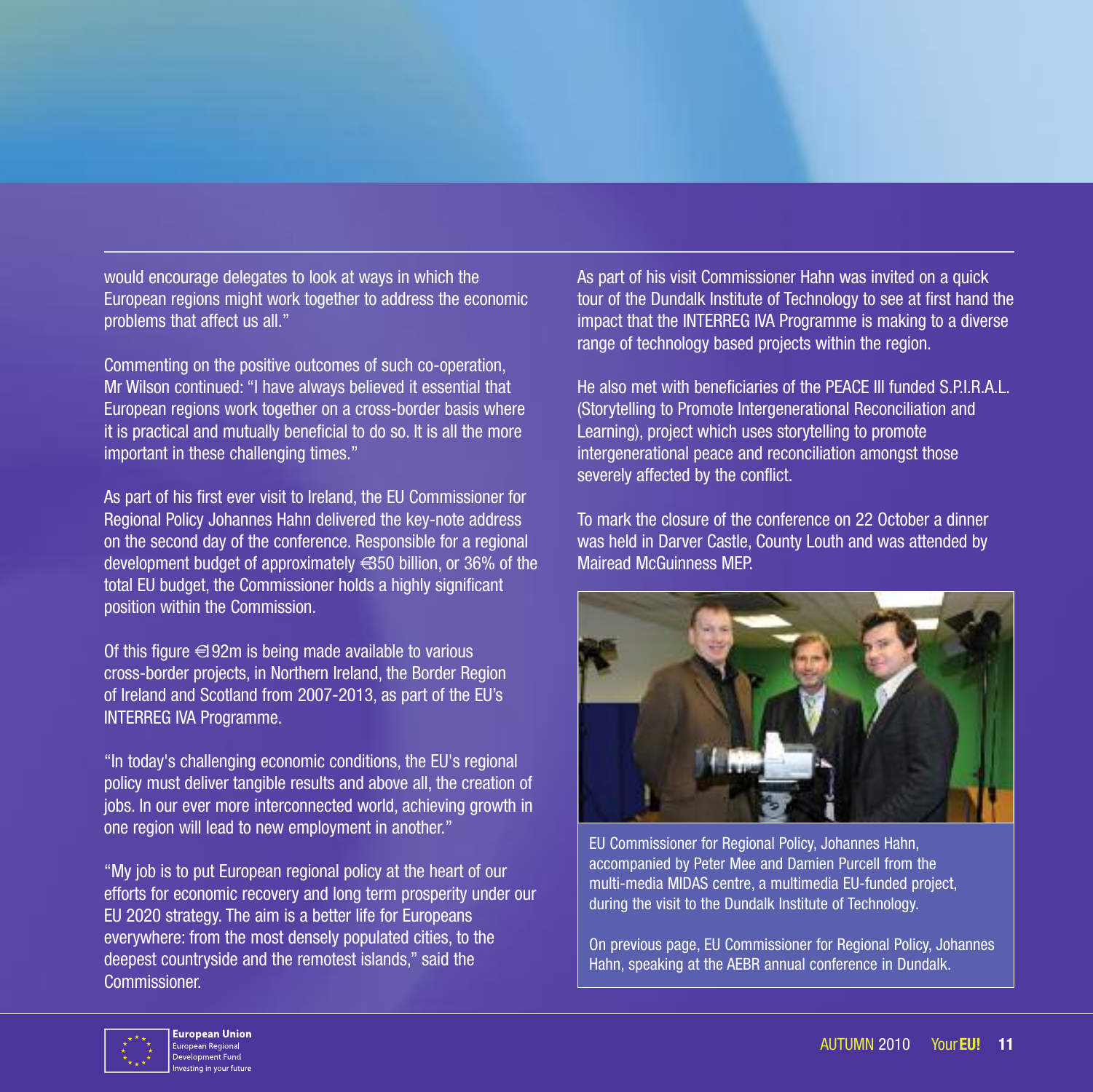# News & Info

### **Managing Diversity in EU Regions and Cities – Open Days 2010**

**At this year's Open Days event in Brussels the SEUPB organised a well attended workshop focusing on the management of diversity across EU regions and cities.**

The enlargement of the EU and subsequent shift in migration patterns has lead to the emergence of a more multi-cultural and diverse society. Whilst full integration of these new ethnic populations has met with minimal opposition within many regions and cities, this has not been the case in all situations. Effectively managing diversity and ensuring positive and longterm integration is not an easy task and requires a large degree of sensitivity and understanding in order to be successful.

Three very different approaches to integration were discussed during the workshop. Councillor Máire Hendron, current Chair of the Good Relations Partnership with Belfast City Council, spoke about the challenges the city has faced in integrating new ethnic populations within a society that is still emerging from conflict. She outlined the various techniques and initiatives that have been used to reach out to these communities, as well as the migration awareness training and other services that have been implemented by the Council.

Two speakers from the City of Malmö, Sylvia Morfiadakis and Kim Witt, outlined a highly innovative project called 'Mabi Mål', developed in association with Swedish football club FC Rosengård. Designed to help many long-term unemployed migrants get back into work, the project matches the skills of its participants to local businesses to help promote integration through the workplace. Finishing next year Mabi Mål represents one of the most successful social integration initiatives developed in Sweden.

The final presentation at the workshop was delivered by Gerard Spierling who works within the Safety Department of the Municipality of Rotterdam. He has developed a number of initiatives to help integrate the Morrocan community within the local population. During the event he outlined in detail the unique challenges he has faced working with this community and the various techniques he has used to help overcome them.

The speakers were all in agreement that employment has an essential part to play in the full integration of migrant populations within EU regions and cities.





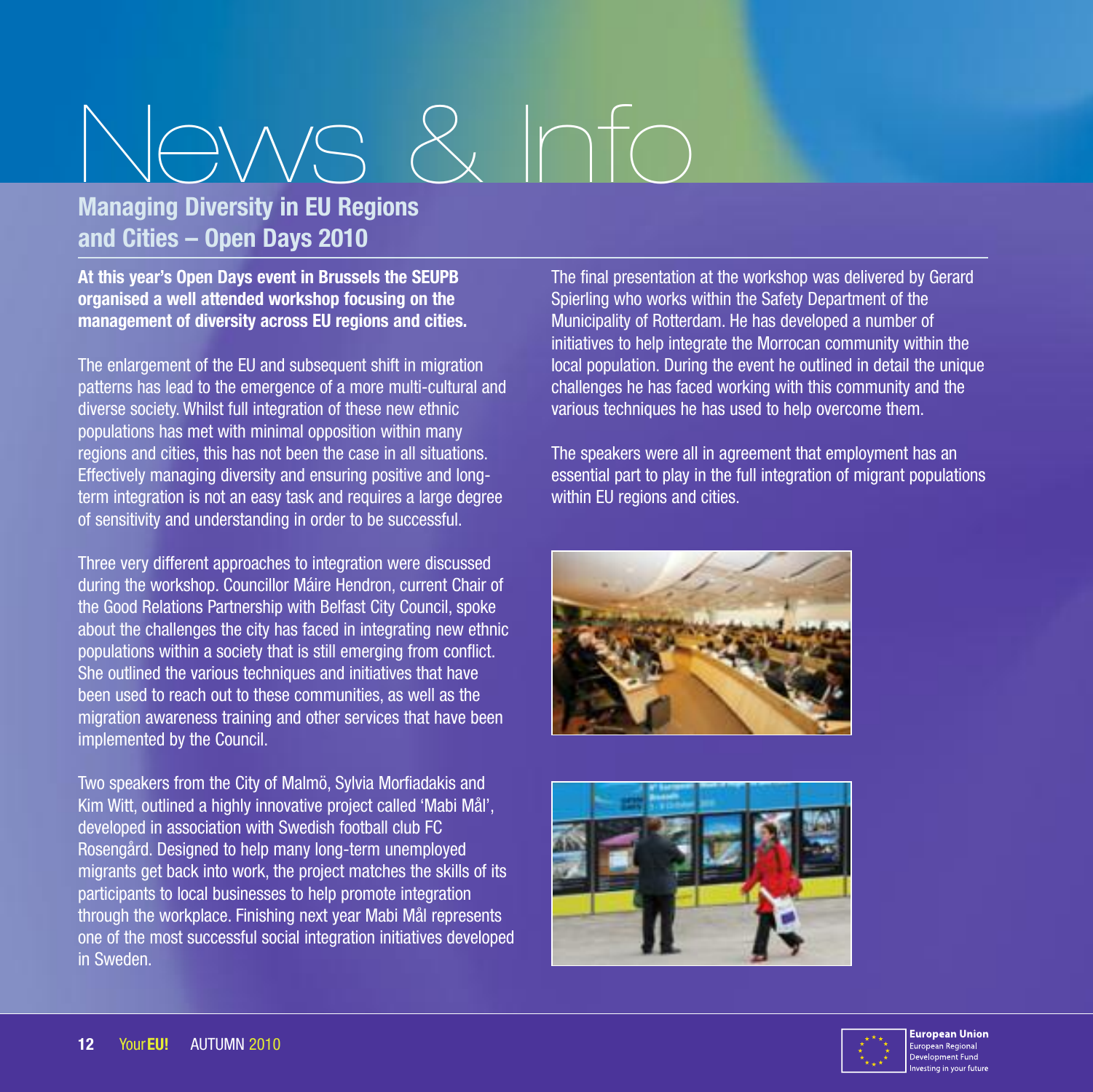### **An Opportunity to Learn about Europe**

**Another 'Opportunity Europe' event took place on 19-20 October at St. George's Market, in Belfast. The annual exhibition provides an opportunity to introduce a new generation of young people to all things European.**

Visitors from across Northern Ireland were able learn about European countries, the European Union and also become acquainted with the many institutions in Northern Ireland that represent the European Union and its initiatives.

Over the two-day event, SEUPB staff took turns to man a specially designed stand and tasked children with 'spotting the difference' between two photos with several EU related images, logos and symbols.

Part of the two-day event was also dedicated to the visit of older people from all over Northern Ireland who had the chance to learn about the EU. Several of the older visitors noted just how much the European Union has changed and evolved in the last few decades, compared to when they were younger and the EU was a fairly recent reality.

SEUPB also took advantage of the event to teach young people about the impact that both PEACE III and INTERREG IVA Programmes are having in creating peace and stability and greater cross-border co-operation across Northern Ireland, the Border Region of Ireland and Western Scotland.

Receiving a huge amount of positive feedback from the children the event proved to be a great success with visitors coming away with a better knowledge of the role that the EU plays in our day-to-day lives.

### **New Call for Proposals to the PEACE III Programme (2007-2013)**

**A new call for proposals for the EU's PEACE III Programme is currently open. The call opened on 1 October and applications are invited under the following priorities:**

- Priority 1 Reconciling Communities, Theme 1 Building Positive Relations – Regional Projects;
- Priority 2 Contributing to a Shared Society, Theme 1 Creating Shared Public Spaces; and
- Priority 2 Contributing to a Shared Society, Theme 2 Key Institutional Capacities are Developed for a Shared Society.

The call for applications to the three priorities will close on Monday 17 January 2011 at 3pm.

A new call for proposals under the INTERREG IVA Programme, Enterprise theme, opened on 9 November 2010 and will be closing on 21 January 2011.

Information about the PEACE III Programme and INTERREG IVA Programmes, these themes, eligibility criteria and how to apply can be found at www.seupb.eu/programmes.htm.

Applications can only be made by visiting www.eugrants.org.

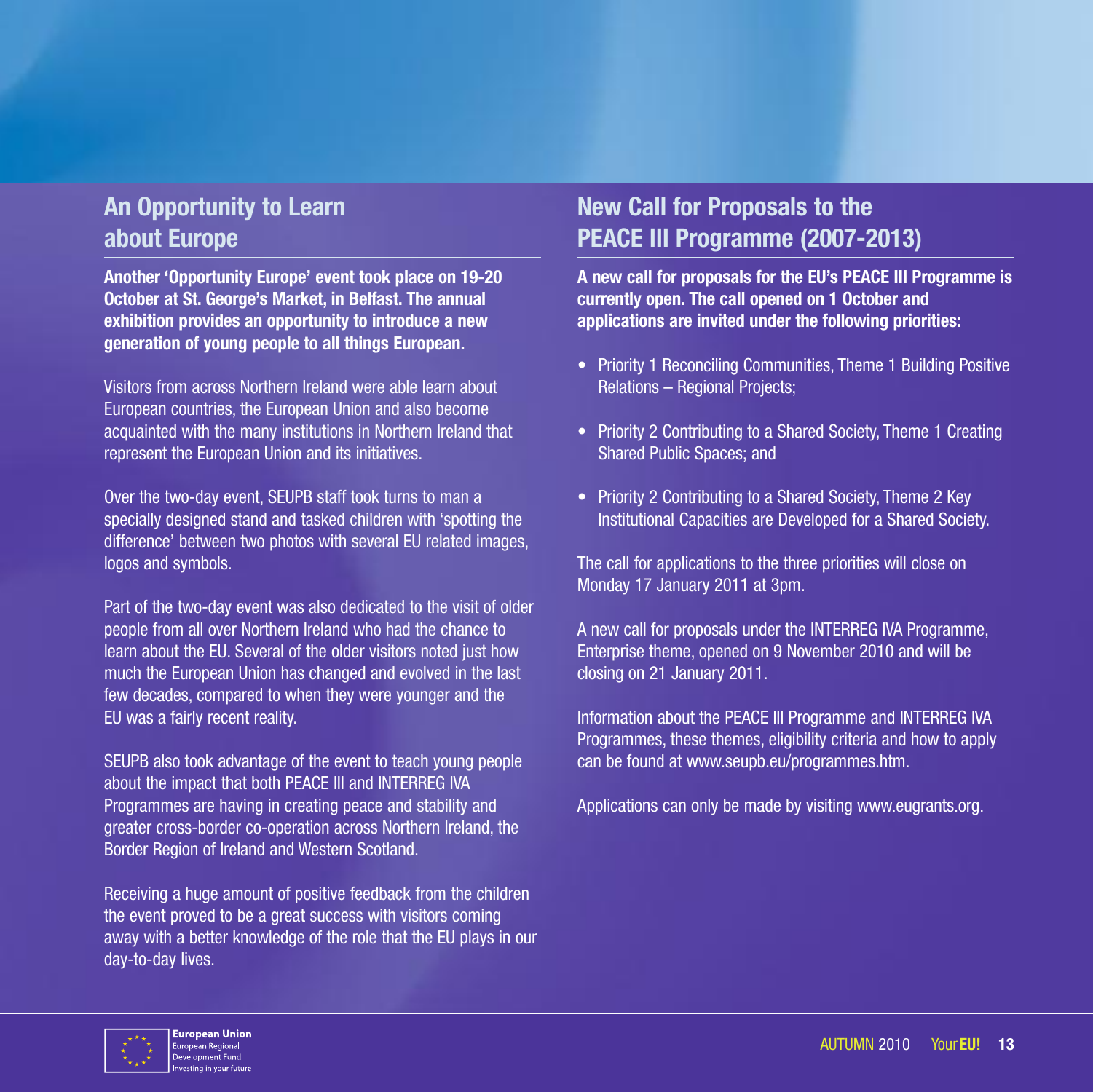# Sustainable Development of Marine Leisure and Water-Sports

**An ambitious project to develop the marine leisure and water-sports sector all over the Atlantic Area Region has received funding from the European Union under the INTERREG IVB Programme. 'Nautisme Espace Atlantique II' (NEA II) is a transnational co-operation project which builds on the success of the NEA I project.**

The initiative aims for the sustainable development of the marine leisure and water-sports industry in the Atlantic Area. It seeks to support not only marine tourism but all the activities that gravitate around the marine leisure sector. To achieve that, the partners will work to share best practice; support marine leisure businesses and service providers to improve the quality of their output.

It will also support participation at marine leisure/water-sports industry events and conferences; and market the sector worldwide. The objective is to promote the outstanding heritage of this area, with over 30,000kms of coast, highlighting its diversity but giving it a common identity. There is an estimated 2.5 million people in the Atlantic Area alone who practice marine activities. This increases to 100 million people if the volume of tourists is taken into consideration.

In Northern Ireland, the project partner is Ards Borough Council, which is focusing on enhancing the co-operation with the regions



in the Republic of Ireland and Galicia, where economic synergies exist with the fishing fleets and marine biology initiatives.

Karine McGuckin, Project Manager, highlighted some of the activities the team is working on: "Ards is keen to represent NI and deliver on the organisation of an international symposium on water-sports linked to marine biology, taking place at the Exploris, the Northern Ireland Aquarium, situated on the shores of Strangford Lough. This Conference will take place on 17-19 May 2011. The Council also aims to organise exchanges of young people between Ards / NI representatives and their counterparts in the participant regions, including Ireland, France and Galicia".

Co-ordinated by the Regional County of Brittany, the lead partner, NEA II runs from 1 January 2009 to 31 December 2011. The total budget available for the project is roughly  $\in$  4.7 million, with over  $\epsilon$ 3 million coming directly from EU funding.

The 23 partners in the project include organisations from: Ireland, UK, Basse-Normandie, Brittany and Pays de la Loire in France, North and Central Portugal, Andalucia and Galicia in Spain.

For further information contact: Karine McGuckin / karine.McGuckin@ards-council.gov.uk at Ards Borough Council.

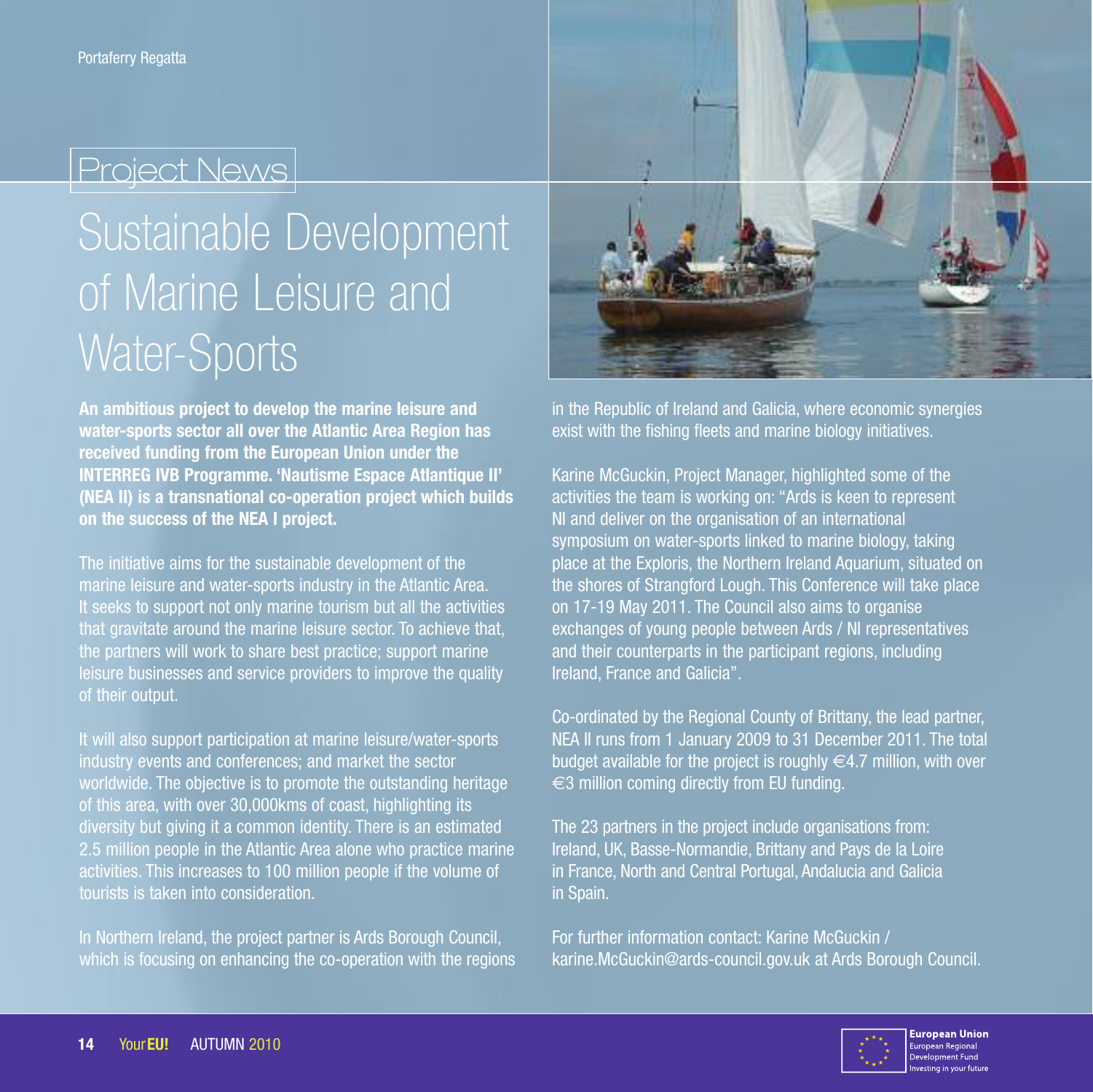# Project News Transnational and Inter-regional Programmes Update

#### **Northern Periphery Programme Annual Conference 9 September 2010**

The Northern Periphery Programme held their Annual Conference in Bunratty, Ireland on 9 September 2010. The main purpose of the Annual Conference which was entitled 'Stimulating Growth, Social Inclusion and Equal Opportunities in rural areas through enhanced rural business development and core service provision' was to assist main projects to implement the horizontal principle of equal opportunities in their approved projects. The conference was attended by over 90 participants and speakers from a range of organisations in Ireland, Northern Ireland and Scotland made presentations on topics such as Stimulating Rural Business Innovation; Good Practice in Rural Service Provision; and The Business Case for Equality.

#### **North West Europe – Annual Conference 2010**

The Annual Event of INTERREG IVB North West Europe (NEW) 2010 will take place on 6 and 7 December in Manchester. The NWE Annual Event 2010 will show the state of affairs of the programme with an accent on innovation as a cross-cutting feature of all NWE projects. Programme officers and contact persons will explain to delegates how to get funds, with plenty of useful tips and examples per priority. A Projects Fair will showcase the most innovative achievements and will serve as the meeting point between current and future project leaders and all those interested in getting an in-depth view of the NWE Programme.

#### **INTERREG IVC fourth call – open soon**

The next call for INTERREG IVC projects will open in late January or early February 2011 and will close towards the end of March or early April.

The INTERREG IVC Monitoring Committee has decided that all themes will in principle be open for submissions. However the call will not be available for Capitalisation projects or mini programmes.

If you have any questions on any of the INTERREG IVB or IVC programmes, please do not hesitate to contact the Programme Manager at SEUPB, Teresa Lennon – teresa.lennon@seupb.eu.

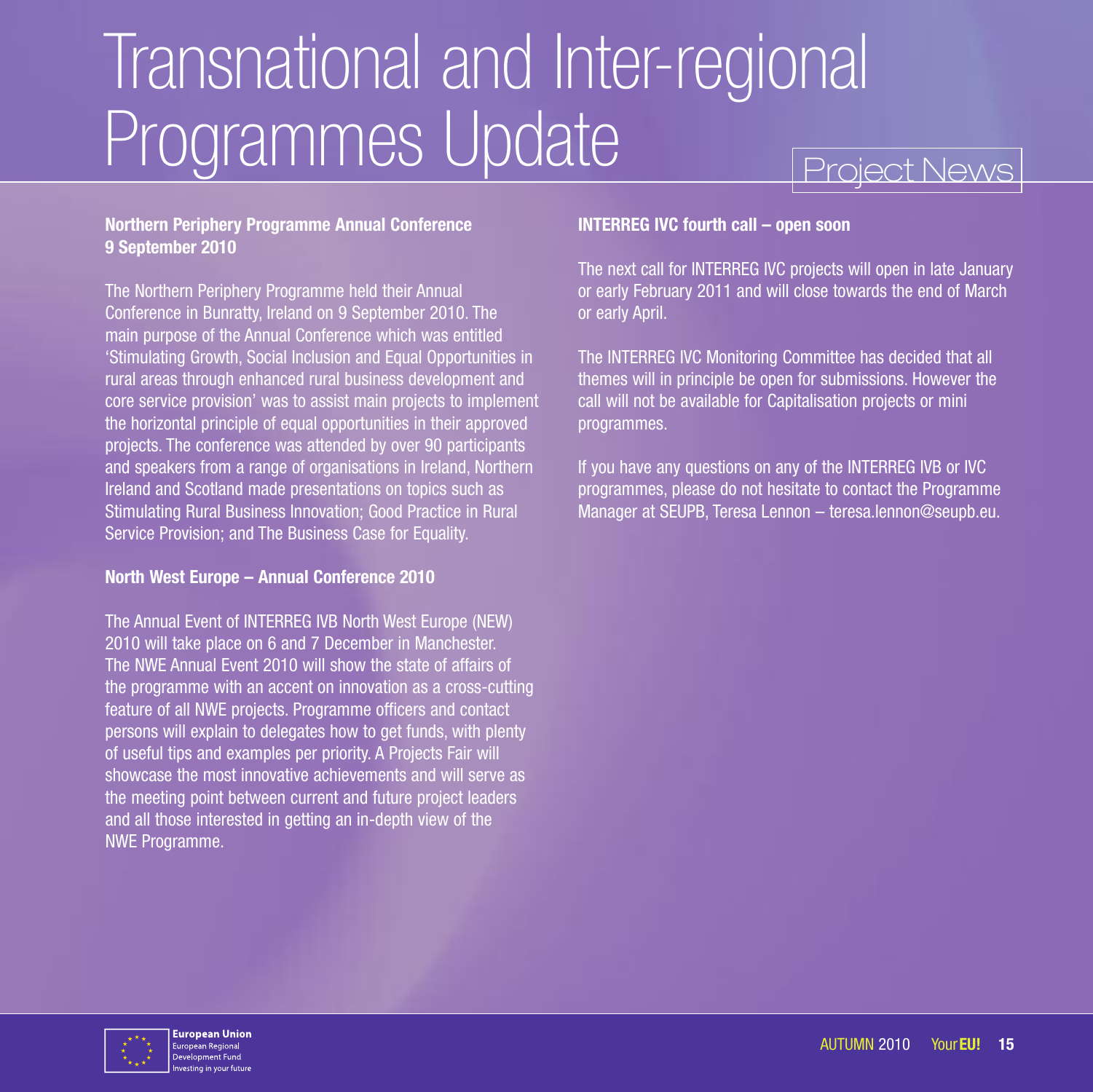

Participants at this year's Corrymeela Family Respite, which focused on the 'Dealing with the Past, Shaping the Future' theme.

# 'Dealing with the Past, Shaping the Future' Starts with the Family

**Participants from the age of two to 58 years old from Derry/Londonderry and County Donegal came together recently for another round of Corrymeela Family Respite. During the week-long event which took place at the Corrymeela Centre at Ballycastle, Co. Antrim, participants engaged in ice-breakers, teambuilding exercises, and community relations workshops adapted to the different age groups. The initiative was the residential component of the 'Dealing with the Past, Shaping the Future' project, which is funded through the PEACE III Programme.**

Fifty-six people from a total of seventeen different families took part in the residential. The group made two off-site trips to Barry's Amusements in Portrush and to Watertop Farm and throughout the entire week everyone enjoyed the local beaches and relaxing atmosphere of the Corrymeela Centre. Corrymeela staff and volunteers were on hand to assist with activities, childcare and entertainment and were instrumental in making the week a success.

'Dealing with the Past, Shaping the Future' is a project of the Peace and Reconciliation Group which aims to engage with cross-border statutory and voluntary organisations as well as individuals to develop programmes that will help them deal with the past and pave the way for divided communities to be reconciled. The project delivers through three main areas: training, family residentials, and creating fora for open discussion.

This project will enable those working in this field and individuals from across Northern Ireland and the Border Counties of Ireland to contribute to the debate and participate in a series of accredited training courses, including: facilitation skills, introduction to cultural diversity programmes and introduction, intermediate and advanced Conflict Resolution and Mediation Skills training.

For further information please contact Anna Murray at the PRG office or at anna@peaceprg.co.uk.

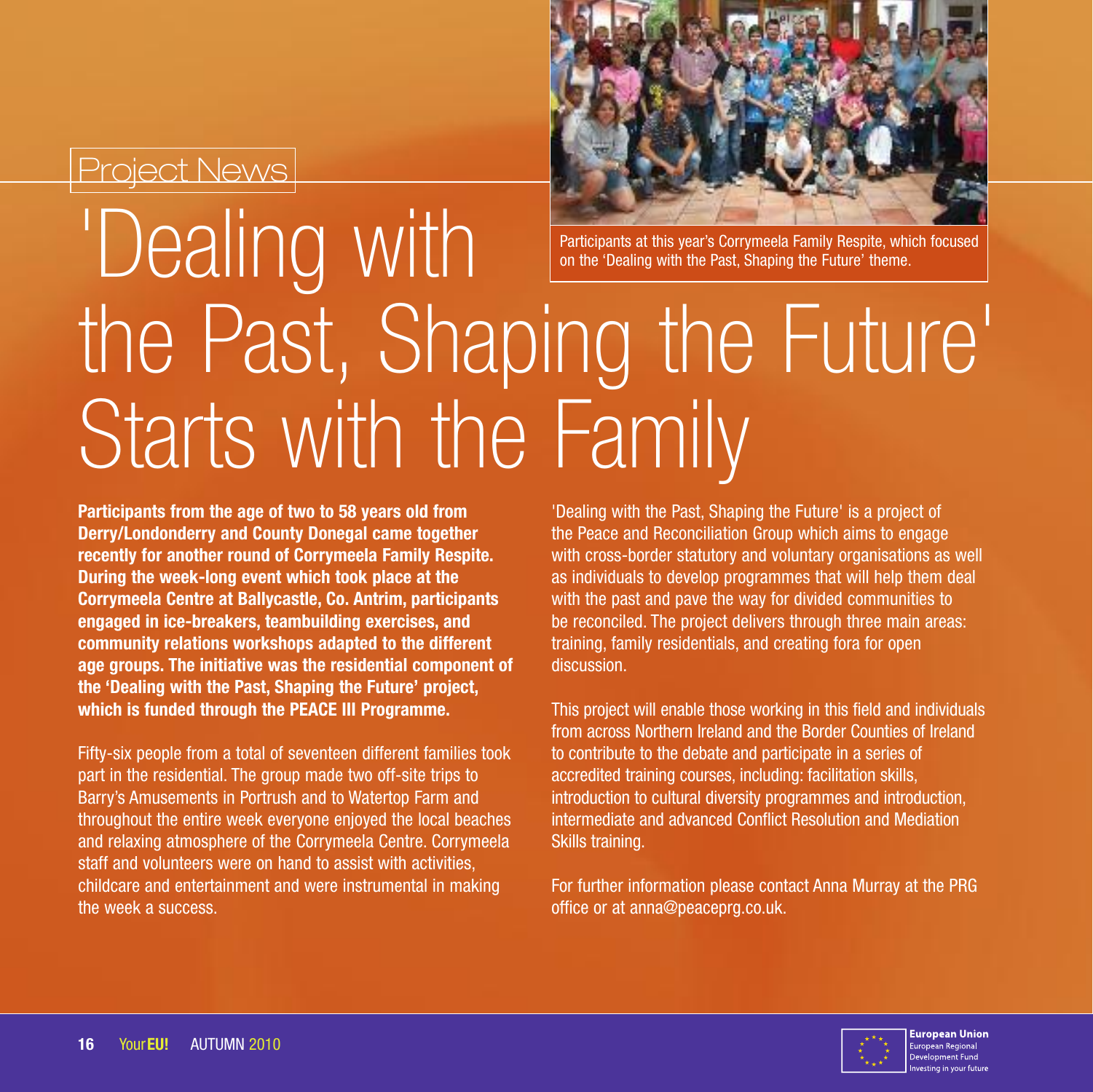# EU Provides £4million for New Cross-Community Centre **Project News**

**The first steps towards providing a new purpose built community resource centre on the site of the former Colin Glen Bacon factory at Suffolk Road, by the end of 2012, are now underway. The project has received approximately £4million from the EU's PEACE III Programme.**

Over the last 20 years the former Bacon factory has housed much needed community support services which include crèche facilities, after school club, counselling, education and training, family support and youth services.

Although the physical condition of the former mill building was very poor, the demand for these services from the surrounding community, living on both sides of the Suffolk interface, remained very high.

The Project Lead for the redevelopment of the Bacon Factory is North and West Housing, a housing association with charitable status, that acquired the property in 2003 and built 120 social houses on the vacant ground to the rear of the mill, now known as Derryveagh Drive.

Following the temporary re-location of the community services to other work places nearby, North and West Housing appointed a specialist contractor to demolish the vacant building and clear the site. Planning permission for the new building will be given early in 2011 and it is anticipated that construction will begin by the autumn of that year.

The total cost of the project is estimated at £4.5m with The Atlantic Philanthropies contributing £0.5m in addition to the £4m from the European Union. Much of the black stone which was a feature of the former mill will be reused in the new building. To ensure income generation two retail units will also be provided.

Social Development Minister Alex Attwood visited the site recently to view progress of this important cross-community project. He said: ''When complete this new building will provide a fit for purpose community facility at the Lenadoon/ Suffolk interface. It will create a shared space and support the delivery of the various peace, reconciliation and regeneration priorities for the area. I am delighted with the plans for this impressive development and progress to date."

Accompanying the Minister in the visit, Pat Colgan, SEUPB Chief Executive, praised the commitment of the different partners involved. "It is extremely rewarding to see that people are willing to work together to ensure the continuity of important services, available to all members of the community, in better and more appropriate facilities. Promoting shared neutral space such as this is one of the key priorities of the PEACE III Programme and an essential step in helping to normalise social relationships within our community."



Social Development Minister Alex Attwood, Gerry Kelly, Director of North West Housing and Pat Colgan from the Special EU Programmes Body on the site of the former Colin Glen Bacon Factory.

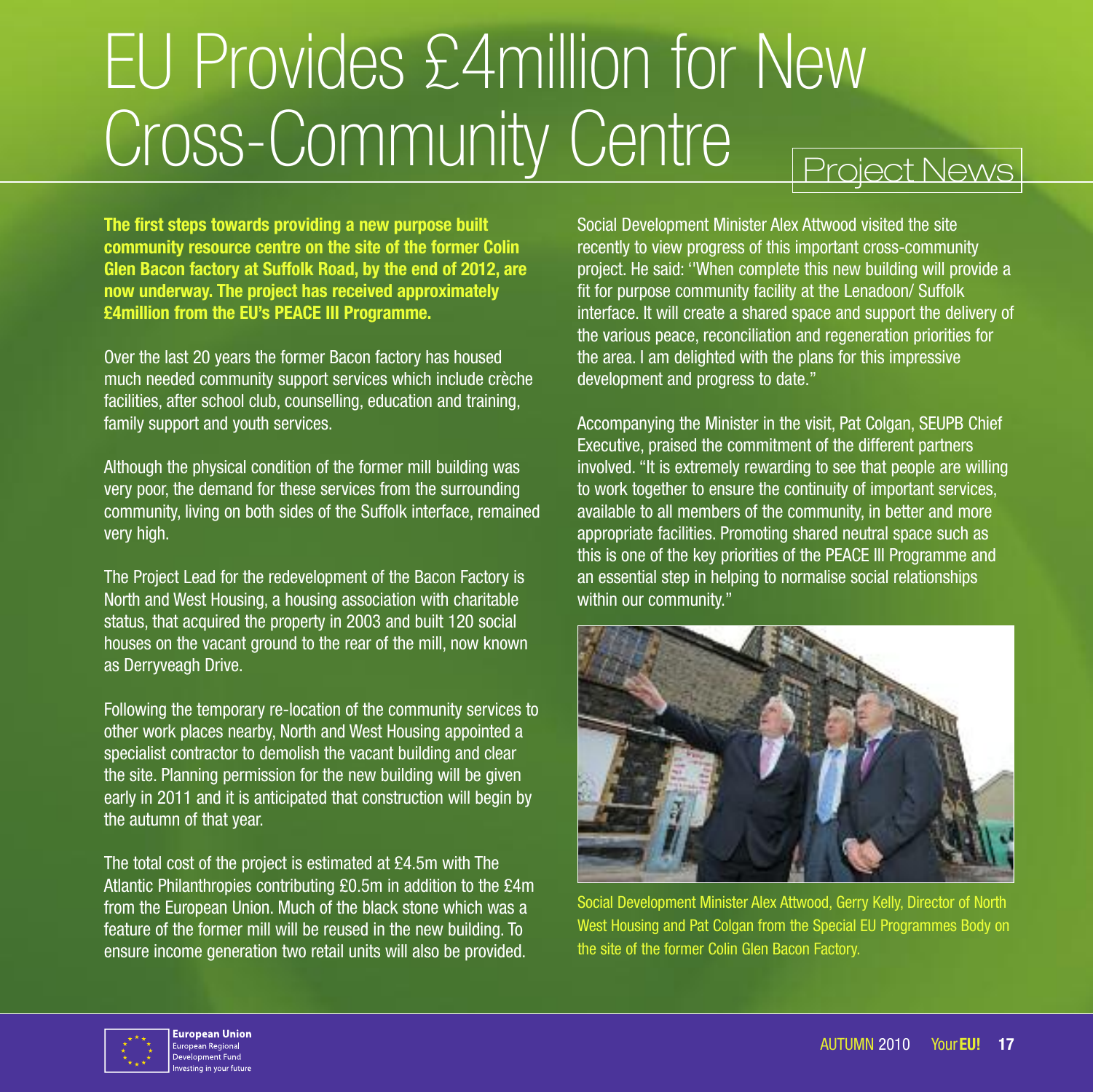Colin McKenna, Development Manager of the Central Border Region Spatial Planning Initiative speaking at the launch event.

### Project News

# Central Border Region Planning for a More Prosperous Future

**The Irish Central Border Area Network (ICBAN) Ltd launched a new INTERREG IVA-funded project on 8 October. The Central Border Region's Spatial Planning Initiative is an attempt to give this region an identity, something that it can be associated with.**

The main objective of the initiative is to develop a 'marketable' vision that presents the Central Border Region in its own right, thus shaping and branding an image based on what makes the area unique, and utilise that image to promote the region and foster economic development. For example, it might be a region renowned for the quality of its tourism product or a region leading the way in renewable energy.



The project, worth nearly £1.5 million, will also result in a document to complement the national strategies of both governments in Northern Ireland and Ireland, translating key strategies into local and regional actions, while at the same time serving to influence future government policy.

Through this development of the Central Border Region, ICBAN will be encouraging mutually beneficial relationships through joint working between the councils, north and south of the border, along with other key stakeholders.

In order to do this, ICBAN will bring together the most knowledgeable and influential players from across the region, to engage in the process of developing a vision for the Central Border Region. It will also seek to address the issues that affect people's day-to-day lives such as Telecoms; by working to highlight problems in broadband and mobile phone service.

Parallel to this, the project will contribute toward improving the road infrastructure in the region, in order to provide the area with the physical means by which to enhance its economic potential.

By creating an exciting new strategy which has the capability of influencing policy-makers, the initiative aims to ultimately help improve the quality of life for citizens who work and live in the Central Border Region.

For further information on this project, please contact Colin at the ICBAN office on 0044 2866 340718 or colin@icban.com.

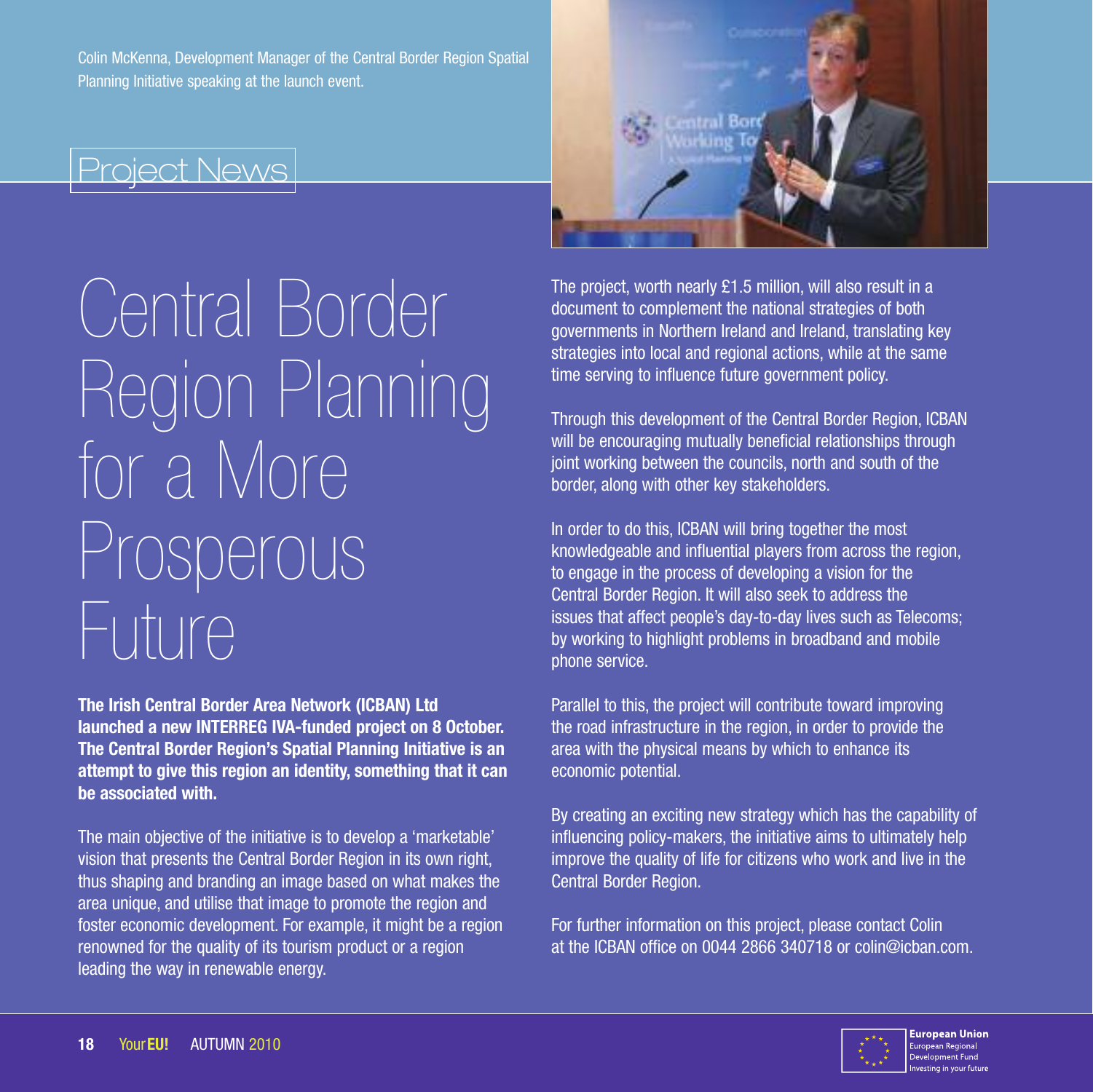

**An international group of acclaimed cartoonists demonstrated the destructive absurdity of the Palestinian-Israeli conflict at an exhibition held in Belfast and Derry/Londonderry. The event was hosted by Community Dialogue under the auspices of its Steps into Dialogue programme which is funded under the EU's PEACE III Programme.**

Featuring some 35 cartoonists from more than 20 countries, the exhibition was the idea of 'The Parents' Circle-Families Forum', a group of bereaved Palestinian and Israeli families who wanted to highlight the futility of violence in the region.

Artists who have contributed work to Cartooning in Conflict include Pulitzer Prize winners Pat Oliphant and Jim Morin; Polish-born satirist Andrzej Krauze; Britain's David Bromley, and Japan's Norio Yamanoi.

Many of the cartoons feature two sides locked in conflict despite pleas for peace from innocent people caught up in the violence. A battered dove of peace appears prominently in many. "Cartoons by their very nature can be abusive and extreme, funny and painful. The truth comes out with just a few strokes of the brush," says Robi Damelin, a member of the 'Parents' Circle - Families Forum'.

"These works illustrate the destructive absurdity of the Palestinian-Israeli conflict and, more importantly serve as a Jim O'Neil at the Cartoons in Conflict exhibition at the Community in Dialogue centre in Belfast.

# Project News Cartoons Show Futility of Conflict

catalyst for hope by allowing the audience to imagine a path to reconciliation and peace."

'The Parents' Circle-Families Forum' was founded in 1995 and consists of 500 Israeli and Palestinian bereaved families who work together to promote peace through reconciliation and understanding.

Robi's son David, 28, a student at Tel Aviv University, was serving as a reservist in the Israeli army when he was killed by a Palestinian sniper. She now travels the world with Palestinian members of the group to promote the message that there will only be peace in the Middle East with reconciliation.

'The Parents' Circle' kindly donated the cartoons to Community Dialogue and these can now be used as a tool for dialogue and discussion in Northern Ireland.

Community Dialogue is made up of people from diverse communities within Northern Ireland. As a group they take no position on party-political issues and believe that if we want a better future we need to take time to listen to each other and to question ourselves and our actions.

For more information contact Jim O'Neill, Community in Dialogue, at jim@communitydialogue.org.